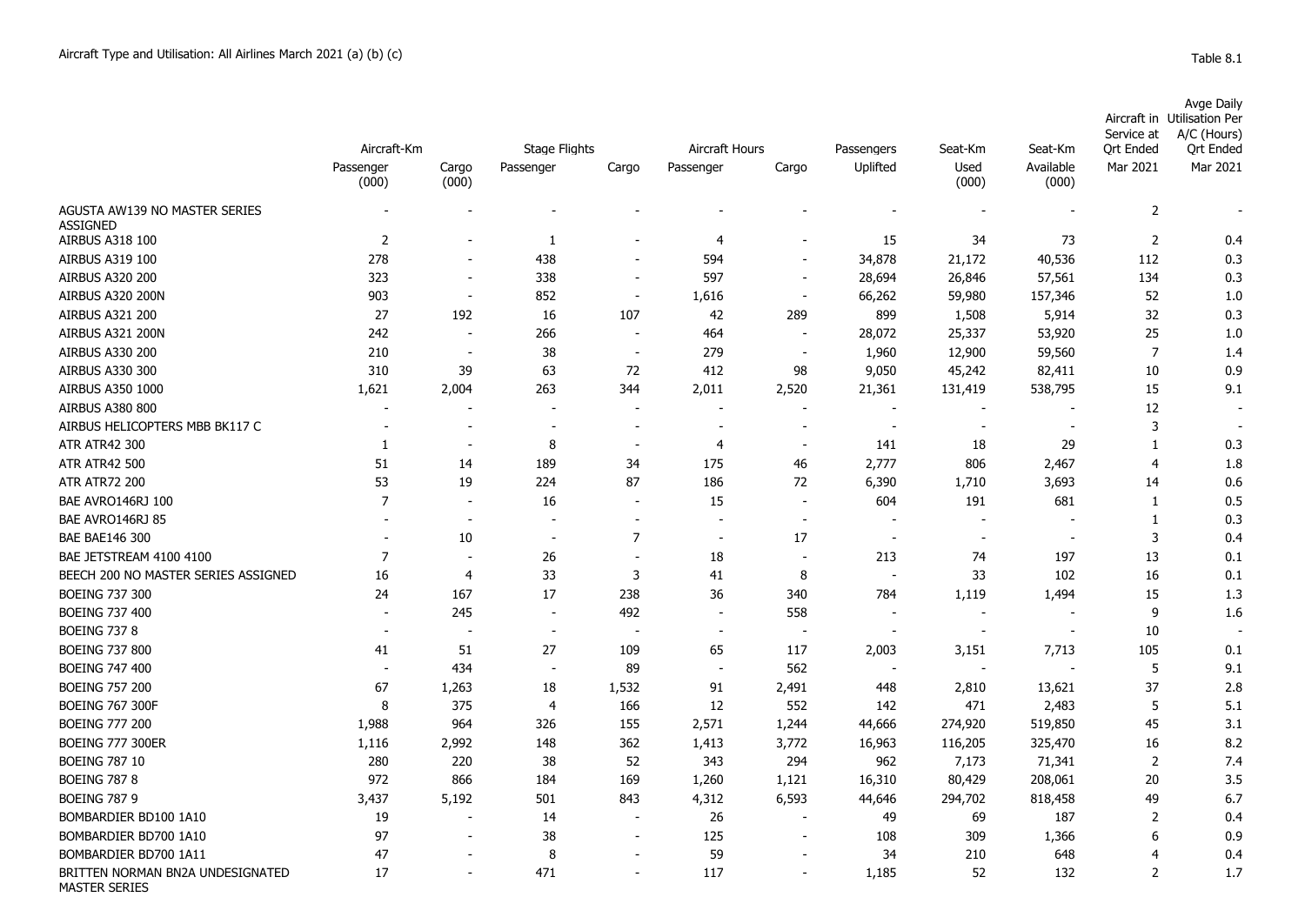|                                                                                              | Aircraft-Km                    |                          | Stage Flights                  |                                            | Aircraft Hours           |                          |                          |                                | Seat-Km                  | Service at<br>Ort Ended          | Avge Daily<br>Aircraft in Utilisation Per<br>A/C (Hours)<br>Ort Ended |
|----------------------------------------------------------------------------------------------|--------------------------------|--------------------------|--------------------------------|--------------------------------------------|--------------------------|--------------------------|--------------------------|--------------------------------|--------------------------|----------------------------------|-----------------------------------------------------------------------|
|                                                                                              | Passenger<br>(000)             | Cargo<br>(000)           | Passenger                      | Cargo                                      | Passenger                | Cargo                    | Passengers<br>Uplifted   | Seat-Km<br>Used<br>(000)       | Available<br>(000)       | Mar 2021                         | Mar 2021                                                              |
| CANADAIR CL600 2B16 600                                                                      | 21                             |                          | 8                              |                                            | 29                       |                          | 31                       | 98                             | 220                      | $\overline{7}$                   | 0.1                                                                   |
| CESSNA 310 NO MASTER SERIES ASSIGNED                                                         |                                |                          | $\blacksquare$                 |                                            |                          |                          |                          |                                |                          | $\overline{2}$                   |                                                                       |
| CESSNA 402 NO MASTER SERIES ASSIGNED                                                         |                                |                          |                                |                                            |                          |                          |                          |                                |                          | 1                                |                                                                       |
| CESSNA 404 NO MASTER SERIES ASSIGNED                                                         |                                |                          |                                |                                            |                          |                          |                          |                                |                          | $\overline{2}$                   |                                                                       |
| CESSNA 510 NO MASTER SERIES ASSIGNED                                                         |                                |                          |                                |                                            |                          |                          |                          |                                | $\overline{a}$           | 1                                |                                                                       |
| CESSNA 525 NO MASTER SERIES ASSIGNED                                                         | $\overline{2}$                 |                          | 5                              |                                            | 4                        |                          |                          | 4                              | 12                       | 3                                |                                                                       |
| CESSNA 550 NO MASTER SERIES ASSIGNED                                                         | $\overline{\phantom{a}}$       | $\overline{\phantom{a}}$ | $\sim$                         | $\sim$                                     | $\overline{\phantom{a}}$ |                          |                          | $\overline{\phantom{a}}$       | ÷                        | 1                                | $\overline{\phantom{a}}$                                              |
| CESSNA 560 NO MASTER SERIES ASSIGNED                                                         | 16                             | $\overline{\phantom{a}}$ | 19                             | $\overline{\phantom{a}}$                   | 26                       |                          |                          | 37                             | 140                      | 9                                | 0.1                                                                   |
| <b>CESSNA F406 NO MASTER SERIES</b><br><b>ASSIGNED</b>                                       | $\overline{\phantom{a}}$       | 19                       | $\blacksquare$                 | 17                                         | <b>.</b>                 | 49                       | $\overline{\phantom{a}}$ | $\blacksquare$                 | $\overline{\phantom{a}}$ | 6                                | 0.1                                                                   |
| DASSAULT FALCON 2000 NO MASTER<br><b>SERIES ASSIGNED</b>                                     | 13                             | $\overline{\phantom{a}}$ | 9                              | $\sim$                                     | 19                       | $\blacksquare$           | 20                       | 50                             | 127                      | 3                                | 0.3                                                                   |
| DASSAULT FALCON 7X NO MASTER SERIES<br><b>ASSIGNED</b>                                       | 67                             | $\overline{\phantom{a}}$ | 16                             | $\overline{\phantom{a}}$                   | 81                       | $\overline{\phantom{a}}$ | 44                       | 212                            | 929                      | $\overline{7}$                   | 0.4                                                                   |
| DASSAULT FALCON 900EX NO MASTER<br><b>SERIES ASSIGNED</b>                                    | 16                             | $\blacksquare$           | 4                              | $\overline{\phantom{a}}$                   | 21                       | $\blacksquare$           | 20                       | 80                             | 241                      | 3                                | 0.3                                                                   |
| DE HAVILLAND DHC6 400                                                                        | 27                             | $\overline{\phantom{a}}$ | 167                            | $\overline{\phantom{a}}$                   | 150                      | $\overline{\phantom{a}}$ | 480                      | 80                             | 514                      | 3                                | 1.5                                                                   |
| <b>DORNIER 228 200</b>                                                                       | 5                              | $\blacksquare$           | 117                            | $\overline{\phantom{a}}$                   | 40                       | $\blacksquare$           | 959                      | 40                             | 95                       | 3                                | 0.4                                                                   |
| EMBRAER EMB135 NO MASTER SERIES<br><b>ASSIGNED</b>                                           | 39                             |                          | 47                             | $\overline{\phantom{a}}$                   | 61                       |                          | 304                      | 246                            | 634                      | 9                                | 0.1                                                                   |
| <b>EMBRAER EMB145 NO MASTER SERIES</b><br><b>ASSIGNED</b>                                    | 231                            |                          | 710                            |                                            | 636                      |                          | 9,204                    | 3,643                          | 11,347                   | 17                               | 1.0                                                                   |
| <b>EMBRAER EMB505 NO MASTER SERIES</b><br><b>ASSIGNED</b>                                    | $\overline{7}$                 |                          | 8                              | $\overline{a}$                             | 12                       |                          | $\overline{\phantom{a}}$ | 25                             | 57                       | 4                                | 0.1                                                                   |
| EMBRAER ERJ170 100                                                                           | 1                              |                          | 4                              | $\overline{\phantom{a}}$                   | 3                        |                          | 152                      | 55                             | 111                      | $\overline{7}$                   | $\overline{\phantom{a}}$                                              |
| EMBRAER ERJ190 100                                                                           | 30                             |                          | 47                             | $\overline{\phantom{a}}$                   | 61                       |                          | 1,791                    | 1,266                          | 2,910                    | 22                               | 0.1                                                                   |
| EMBRAER ERJ190 200                                                                           |                                |                          |                                | $\blacksquare$                             | $\overline{\phantom{0}}$ | $\blacksquare$           | $\blacksquare$           | $\blacksquare$                 |                          | 1                                | $\blacksquare$                                                        |
| GULFSTREAM GIV NO MASTER SERIES<br><b>ASSIGNED</b>                                           |                                |                          |                                |                                            | $\overline{\phantom{a}}$ |                          | $\overline{\phantom{a}}$ | $\blacksquare$                 |                          | $\mathbf{1}$                     | $\overline{\phantom{a}}$                                              |
| <b>GULFSTREAM GV NO MASTER SERIES</b><br><b>ASSIGNED</b>                                     | 67                             | $\blacksquare$           | 14                             | $\overline{\phantom{a}}$                   | 83                       | $\overline{\phantom{0}}$ | 64                       | 283                            | 1,033                    | 3                                | 1.2                                                                   |
| <b>GULFSTREAM GVI NO MASTER SERIES</b><br><b>ASSIGNED</b>                                    | 1                              | $\overline{\phantom{a}}$ | 2                              | $\overline{\phantom{a}}$                   | 3                        | $\overline{\phantom{a}}$ | 5                        | 1                              | $\overline{7}$           | 3                                | $\overline{\phantom{a}}$                                              |
| HAWKER HAWKER 800 NO MASTER SERIES<br><b>ASSIGNED</b><br>SAAB 2000 NO MASTER SERIES ASSIGNED | 20<br>$\overline{\phantom{a}}$ | $\blacksquare$           | 20<br>$\overline{\phantom{a}}$ | $\overline{a}$<br>$\overline{\phantom{a}}$ | 31<br><b>.</b>           |                          |                          | 54<br>$\overline{\phantom{a}}$ | 178                      | $\overline{4}$<br>$\blacksquare$ | 0.1                                                                   |
| SAAB 340 NO MASTER SERIES ASSIGNED                                                           | 73                             | 35                       | 290                            | 23                                         | 259                      | 75                       | 2,277                    | 1,018                          | 2,397                    | 15                               | 0.6                                                                   |
| Total                                                                                        | 12,799                         | 15.106                   | 6,052                          | 4.901                                      | 18,402                   | 20,817                   | 344,967                  | 1,116,082                      | 2,995,061                | 928                              | 1.4                                                                   |